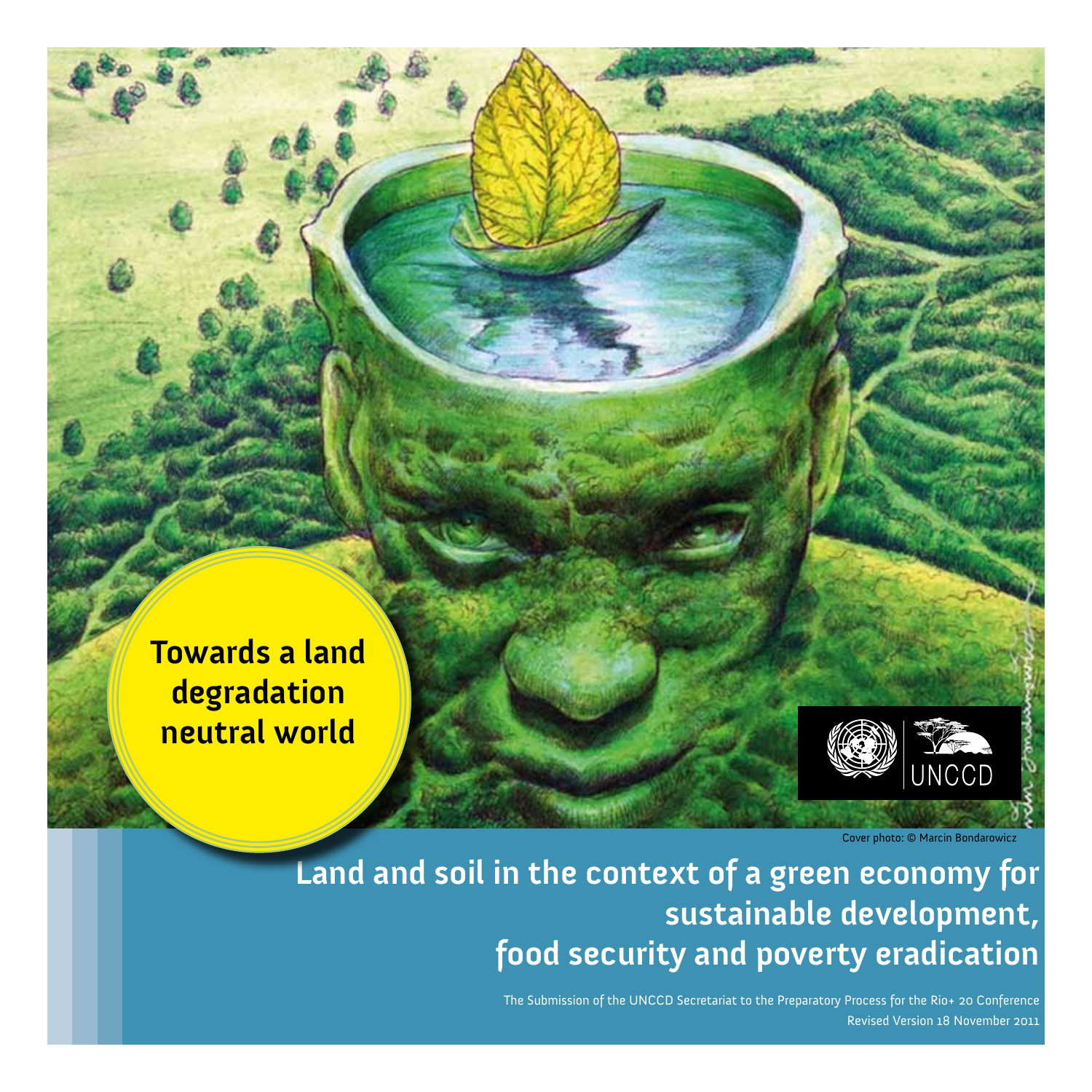## **The importance of productive land/fertile soil for sustainable development**

Land<sup>1</sup> is defined as a system engaged in generating biological productivity. It is the earth's infrastructure for life. The rate and quality of production generated from the land depends on its major components, soil and its fertility. Soil organic matter, derived from the vegetation supported by a particular soil, is the major component that controls soil fertility.

Land and soil not only support direct users but also indirect users, i.e. the consumers of land productivity, the entire human population derives benefits generated by soil such as vegetation cover, atmospheric oxygen, climate regulation and water filtration provisions. Soil functions and services acquire the status of a global common whose protection benefits all. It requires partnership and cooperation at the global scale to prevent land and soil degradation.

The degradation of land is a major threat to life on earth, including for humans. When occurring in drylands, where productivity is constrained by water, land degradation is termed desertification. Land degradation results from various factors including human activities and climatic variation induced disasters such as drought and floods. It is expressed by a persistent reduction of biological productivity, driven by overexploitation of land resources by users striving to increase economic productivity, which results in fertility loss and soil depletion.

Drivers of change such as population growth, increased consumption and inequity generate excessive demands on land productivity. This in turn leads to land degradation, whose repercussions, both biophysical and socio-economic, travel far. Repercussions can be local, transboundary and are often felt globally, impacting global climate and food security, causing significant health problems and fuelling political instability.

Map: Potential for future drought worldwide: The world faces growing threat of severe drought





Regions that are blue or green will likely be at lower risk of drought, while those in the yellow and violet spectrum could face more unusually-extreme drought conditions.

(Source: University Corporation for Atmospheric Research (UCAR) National Center for Atmospheric Research (NCAR) & National Science Foundation http://www2.ucar.edu/news/2904/climatechange-drought-may-threaten-much-globe-within-decades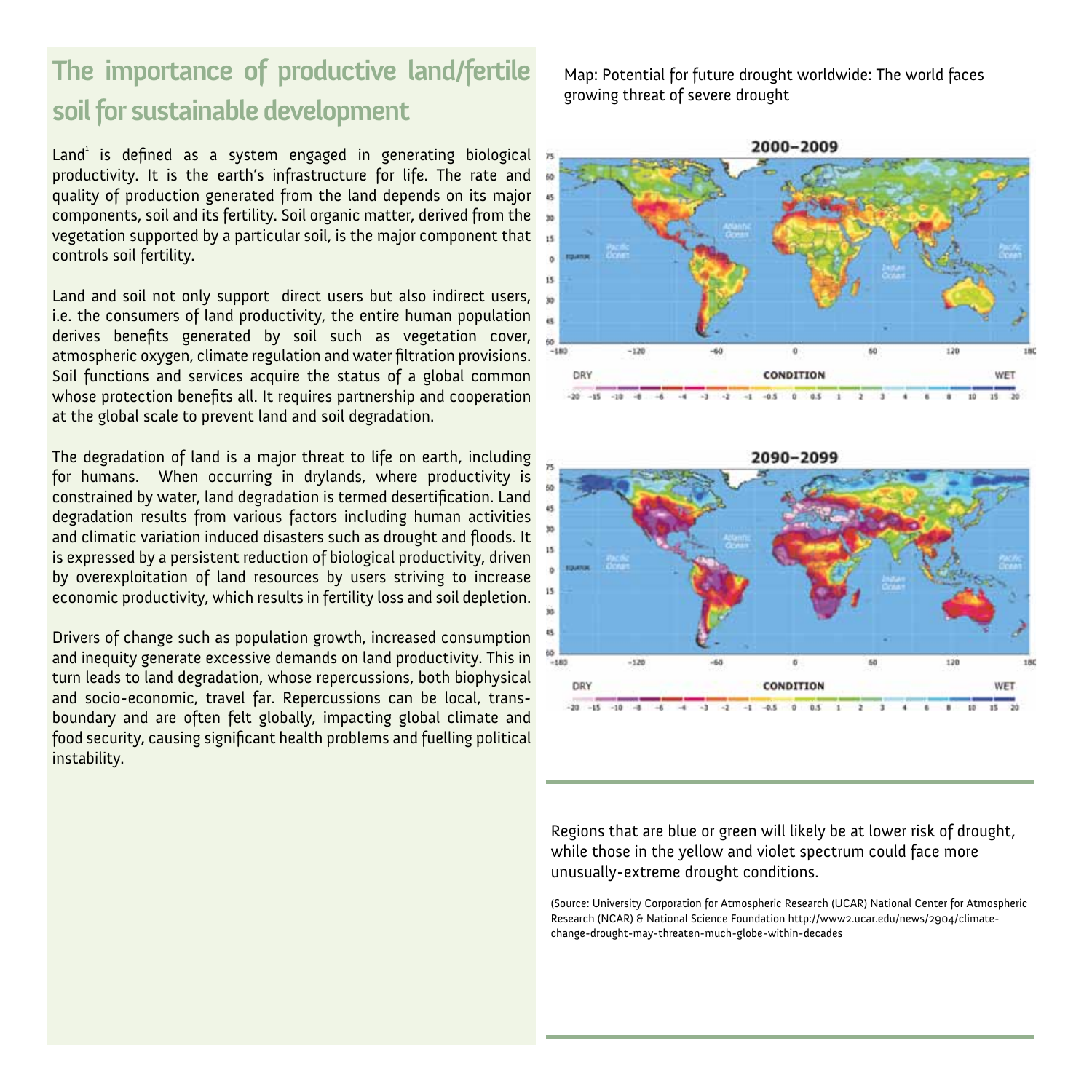*"Upon this handful of soil our survival depends. Husband it and it will grow our food, our fuel, and our shelter and surround us with beauty. Abuse it and the soil will collapse and die, taking humanity with it"* <sup>2</sup>

#### **The scope of the challenge**

Despite the crippling effects of land degradation or soil nutrient depletion, the world has continued building towards 'a soil peak' which will have far-worse consequences than the current 'oil peak'. Despite the search for sustainability, the threats and far-reaching impacts of land degradation are ignored. The issue is still a blind spot for the international community.

Our most significant non-renewable geo-resource is productive land/ fertile soil. Nevertheless each year, an estimated 24 billion tons of fertile soil are lost. Arable land loss is estimated at 30 to 35 times the historical rate. Land degradation directly affects 1.5 billion people globally. Worldwide, when poverty is assessed in terms of infant mortality rate, 74% of the poor (42% of the very and 32% of the moderately poor) are directly affected by land degradation. Desertification Land Degradation and Drought have a disproportionate impact on woman and children. They bear the burdens of land degradation and are the last to leave their land.

Land is a finite resource. Land degradation depletes the resource base for our common food security. In the drylands, due to drought and desertification, 12 million hectares of land are transformed into new man-made deserts each year. That is an area with the potential to produce 20 million tons of grain every year.

Desertification and land degradation are now pervasive in all ecosystems and corrode the three pillars of sustainable development.<sup>3</sup> Most certainly land degradation is a global phenomenon, with 78% of currently degrading land found in non-dryland areas. Degrading the buffer zone of the drylands also increases dryland vulnerability to degradation. The demand for productive land is high and competition over land use is intense. Recent food crises did not happen accidentally and are not over. In an increasingly interdependent world, land-related crises are ever more likely to mutate into new global crises.

Africa is the region most vulnerable to the phenomenon of desertification. Over 45 per cent of Africa is affected by desertification. 55 per cent of this area is at high or very high risk of further degradation. 2/3rds of Africa's arable land could be lost by 2025 if this trend continues.

As for drought, the percentage of the Earth's land area stricken by serious drought more than doubled between the 1970s and the early 2000s. The world is facing the possibility of widespread drought in the coming decades. This fact has yet to be fully recognized by the international community. Unfortunately, drought, in our time, still implies famine and claims lives. The tragic situation happening in the Horn of Africa is a stark reminder that we still have a long way to go.

In the last two decades, significant land recovery and improvement have occurred in the drylands. In many cases, drylands populations have been leading these innovations and progresses. For instance, farmer-managed natural regeneration and agroforestry techniques, such as planting of "fertilizer trees" on farmlands and grazing lands, have already been adopted in many regions. Such techniques have contributed to improving over six million hectares across Africa. A major scaling-up of these systems should be pursued everywhere by improving public policies and institutions and harnessing the potential of civil society and the private sector.

At the same time, more than 2 billion hectares<sup>4</sup> of land worldwide is suitable for rehabilitation through forest and landscape restoration. 1.5 billion hectares would be best-suited to mosaic restoration, in which forests and trees are combined with other land uses, including agroforestry, smallholder agriculture. This offers "a vast opportunity to reduce poverty, improve food security, reduce climate change, and conserve biodiversity".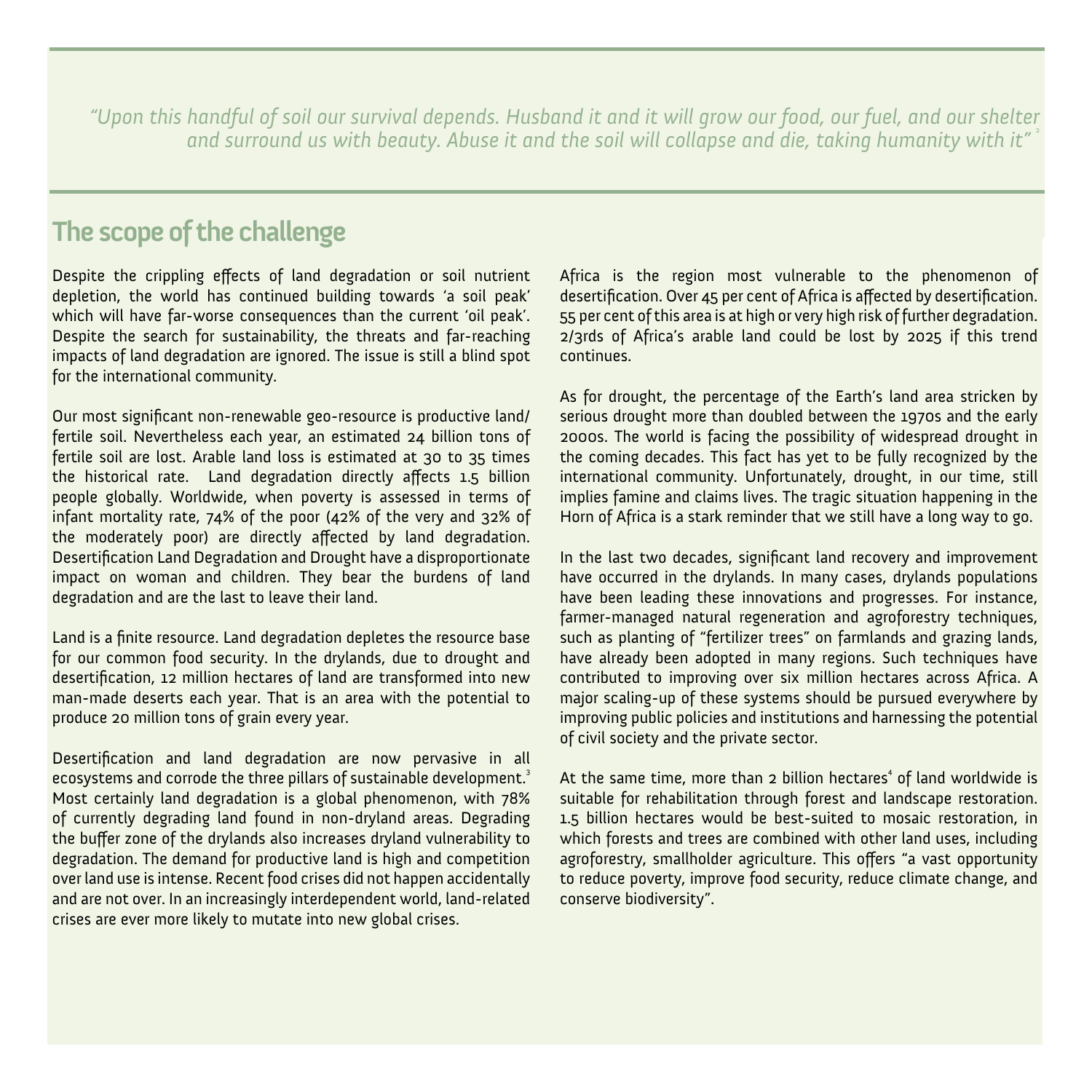## **The Global Policy Response from the "Earth Summit in Rio" and its Agenda 21**

The UNFCCC, the CBD and the UNCCD (the Rio Conventions) are the offspring of the Earth Summit held in Rio de Janeiro in 1992. While UNFCCC and CBD address the atmosphere and the diversity of life on earth respectively, the UNCCD addresses the degradation of the earth's infrastructure for life - land. UNCCD has a specific mandate for the arid, semi-arid and dry sub-humid areas (collectively known as the drylands) where productivity is constrained by water.

While the awareness of the global community to climate change and biodiversity loss has dramatically increased since the Rio Summit, the significance of land and soil to humanity remain obscure to many. As a result, the risk to livelihoods emanating from land and soil degradation does not receive the attention it deserves. This may be attributed, in part, to the limited textual mandate of the UNCCD and its limited geographical focus. This has resulted in increasing persistent degradation and poverty, especially in drylands.

The UNCCD's main objective is to address Desertification and Land Degradation and mitigate the effects of Drought (DLDD). More specific targets, provided for by its ten-year strategic plan 2008-2018, are to promote the functioning of the dryland ecosystem, improve the well-being of the users of these ecosystems, generate global benefits through promoting dryland ecosystem functions and mobilize resources for achieving the Convention's objectives.

## **Addressing DLDD in the context of a green economy for sustainable development and poverty eradication: the need for action at the UNCSD or Rio + 20**

Poverty and hunger, food insecurity and vulnerability to climatic shocks are likely to remain the major global challenges for sustainable development in the next decades. For the large majority of the poor and the most vulnerable and the ecosystems they depend on, adaptation and resilience will be better ensured through addressing DLDD issues.

Trilemma of addressing DLDD (rates per minute)<sup>5</sup>

- • Causes
	- ◊ Population increase: 150 people
	- ◊ CO2 carbon increase: 6150 ton
	- ◊ Tropical deforestation (total dryland and non-dryland): 25 ha
	- $\triangleright$  Desertification: 23 ha<sup>6</sup>
	- ◊ Urban encroachment: 5.5 ha
- • Effects
	- ◊ Soil degradation: 10 ha
	- ◊ Deaths from hunger: 16 people (incl. 12 children)
- • Consequences
	- ◊ Political instability
	- ▶ Civil strife

If we do not take bold action to protect, restore and manage land and soils sustainably, we will miss climate change adaptation and mitigation, biodiversity, forest and MDG targets; we will not alleviate rural poverty and hunger, ensure long-term food security or build resilience to drought and water stress. This will lead to severe consequences including more political conflict over scarce resources and continued forced migration.

"The strategy is to grow more produce from less land, more crop per drop of water, more yield per unit input of fertilizers and pesticides, more food per unit of energy, and more biomass per unit C and environmental foot-print."<sup>7</sup>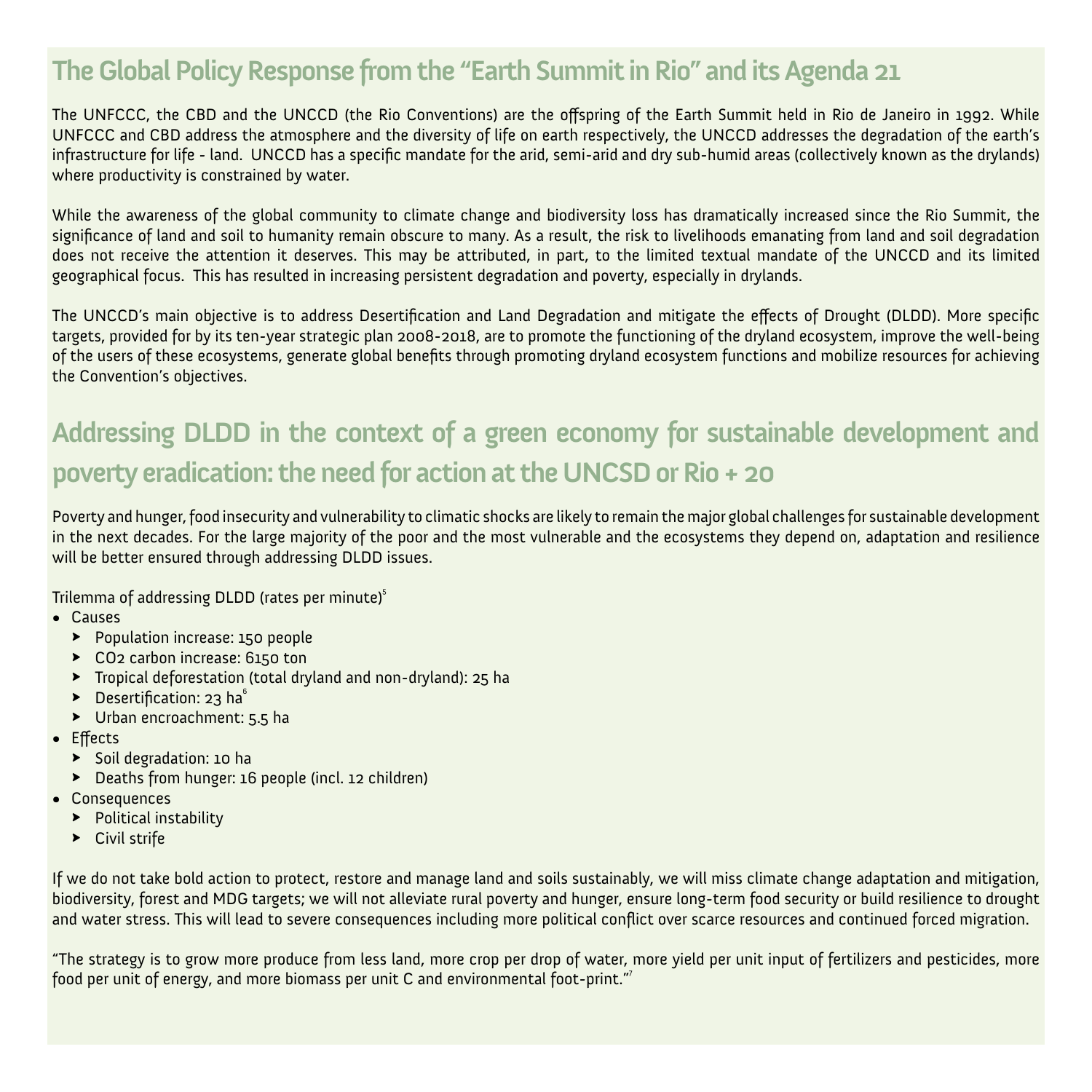The Green Economy is well suited to take advantage of opportunities provided for by Sustainable Land Management (SLM). SLM can be used to prevent land degradation and restore already degraded land, providing that the available institutional framework is suitably engaged. Schemes that support payment for ecosystem services or that create market mechanisms for land-derived ecosystem services would help offset the shortterm economic costs to land users practicing conservation and ecological agriculture. In the long run, SLM would generate sustainable income and confer not only local but also regional and even global benefit.

Therefore land-use in agriculture, energy and forestry should be one of the cornerstones of the green economy for sustainable development, food security and poverty eradication.

At the High-Level Meeting convened by the UN-GA, many leaders "stressed that if the international community was serious in its commitment about reversing land degradation and desertification, the time had come to commit for building a land degradation neutral world, to set measurable sustainable development targets towards zero net land degradation as a commitment to build a land degradation neutral world."<sup>8</sup>

The actions that are required on the ground to achieve a zero net rate of global land degradation are in line with the Sustainable Land Management (SLM) approach. The approach could be effectively streamlined into the Green Economy initiative and become a tool for attaining sustainable development in rural areas worldwide.

Both SLM and the Green Economy internalize the Millennium Ecosystem Assessment approach of addressing agriculture as cultivated ecosystems, which provide a bundle of services. These services include biological productivity and products of commercial value but also other services essential for human well-being. These other services provide local as well as global climate regulation, and provide habitats for biodiversity which, in turn, are involved in service provision.

### **Means for implementation**

The current state of DLDD, and its gloomy outlook, calls for a new and bold set of actions to be endorsed by the Rio+20 Conference. First, to set an ambitious but attainable target such as a global Zero Net Rate of Land Degradation. Achieving this target will require action for prevention coupled with action for rehabilitation and restoration of already degraded lands. Among the means of implementation are:

Firstly, action to rally political support for strengthening the current weak and fragmented international regime for land and soil is needed. Initiatives to set a legally-binding instrument for soil and land failed. None of the existing environmental instruments is open to focusing on land on top of its current mandate. The UNCCD is the only legally-binding instrument dedicated to land. It would require some minor updates, through appropriate means, to function as the required land-dedicated platform or framework.

At the High-Level Meeting convened by the UN-GA many leaders also emphasized that at a time when there is evidence of accelerating trends in land degradation in all ecosystems, the planet could ill afford, for world leaders, to limit their efforts to tackle these phenomenon only in the drylands. It was pointed out that if we wait until other ecosystems are degraded and desertified before taking action, other interrelated challenges, such as food security, poverty, forced migration, adverse impacts of climate change, deforestation, loss of biodiversity, political instability and conflict, would be exacerbated and sustainable development and the MDG targets could not be effectively realized.

There was a call to "enhance and foster the implementation of the United Nations Convention to Combat Desertification (UNCCD) as a global policy and monitoring framework to address the issues of soils and land degradation"<sup>9</sup>. Without necessarily amending the UNCCD, several mechanisms could be explored for achieving that purpose including through attaching a protocol on global land and soil degradation.

Secondly, monitoring the pace of approaching the target require means of assessing land degradation and modes of land management that prevent degradation and promote restoration. Knowledge is available but much of it is fragmented and non-consensual. More specifically a consensual and authoritative assessment of land degradation and monitoring of its trends does not yet exist.